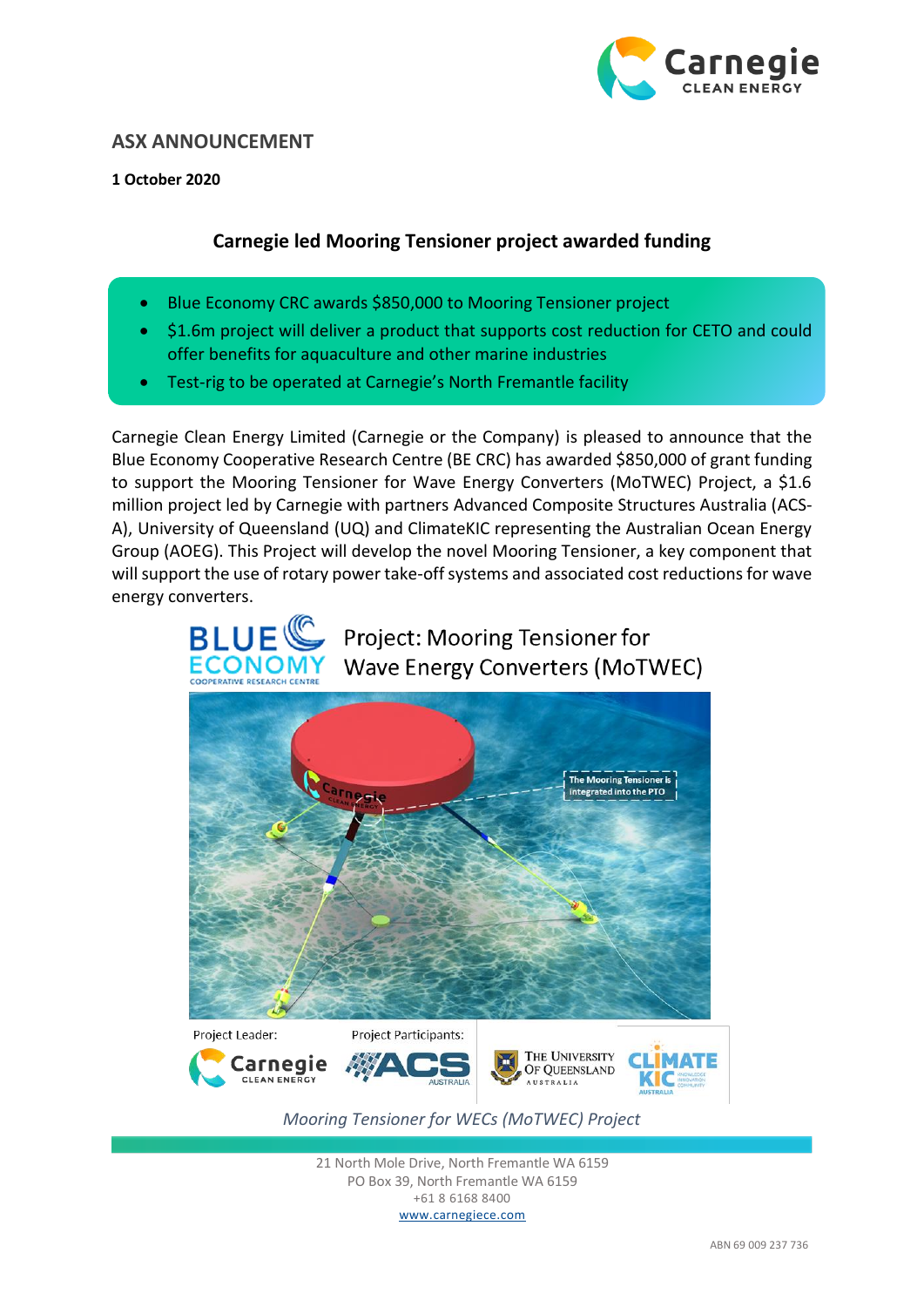

#### **What will the Project deliver?**

The Project will develop a Mooring Tensioner, a critical subsystem that will support costeffective wave energy converters. The wave energy industry has fundamentally demonstrated that it is possible to capture wave energy and convert it to electricity. The task now is to reduce cost and improve performance. Wave energy converters (WECs) are targeting a significant portion of the energy market while continuing to leverage the unique properties of predictability and consistency provided by waves. The wave energy industry is in its infancy and, as an untapped renewable energy resource, has significant market potential around the world. Ocean Energy Europe (OEE) has forecast a €653 billion market potential by 2050.

A wave energy converter's power take-off system (PTO) converts the kinetic energy captured from the waves into electrical energy. The PTO represents a significant portion of the overall cost of a wave energy converter making it a prime target for system cost reductions. Many wave energy converters are converging towards rotary electric PTOs which can leverage emerging innovations from wind power and the worldwide trend towards electric vehicles. Wave energy converters can redeploy these innovations to reduce the cost and increase the performance of the PTO. To unlock cost reductions associated with the use of a rotary electric PTO, wave energy converters need a way to balance the rotary mechanical energy storage and mooring line pretension. This Project will develop a Mooring Tensioner to address this technical gap and unlock cost reductions for Carnegie and other wave energy developers.

Carnegie has already completed initial work to develop the concept and explore the benefits provided by an advanced composite material Mooring Tensioner. The Mooring Tensioner will be constructed using high performance, light weight and durable fibre reinforced composites, allowing easier integration to the space constrained WEC environment.



*Lay-up of multi-axial composite material (Image Courtesy of ACS-A)*

21 North Mole Drive, North Fremantle WA 6159 PO Box 39, North Fremantle WA 6159 +61 8 6168 8400 www.carnegiece.com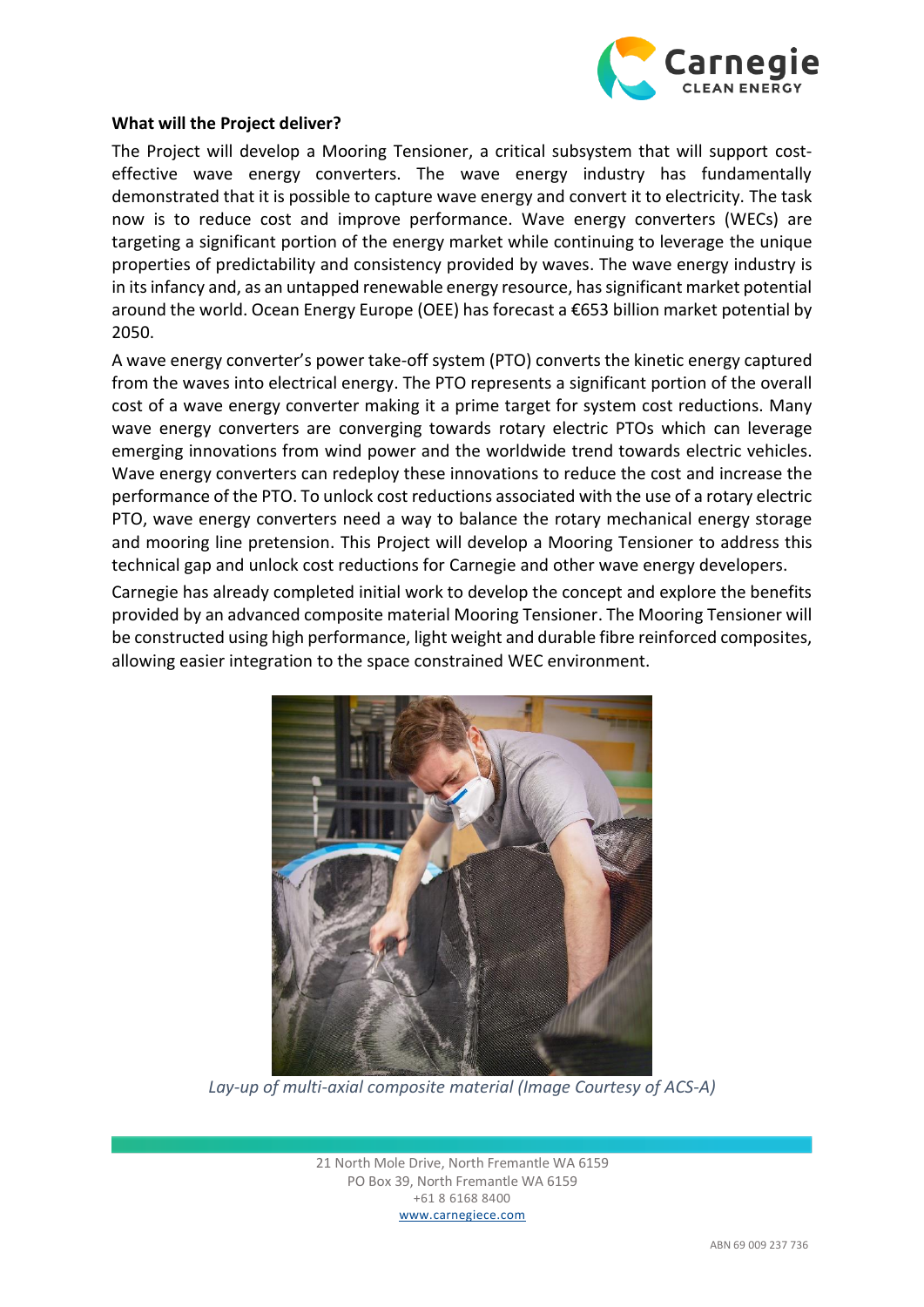

The project will include investigations into additional applications for the Mooring Tensioner. The Mooring Tensioner can offer an attractive alternative to current mooring systems for various marine applications, for example to anchor fish cages and service vessels employed in the offshore aquaculture industry. This innovation has the potential to offer improved station keeping of the moored systems in energetic wave environments where long mooring chains that hold the vessel in place typically allow large excursions from the desired location. Ultimately, the balance of Carnegie's PTO technology can be employed to generate energy for the operation. Successful deployment of the proposed Mooring Tensioner is also expected to reduce the environmental impact of the mooring systems by limiting contact with the seabed. The Project will further explore the other market opportunities for the Mooring Tensioner.

# **Key Project Activities?**

Over the next two years, the project will follow a prototype design, development and testing approach in which the project participants will work together to:

- Define requirements
- Select composite materials
- Develop prototype designs and models
- Test composite materials
- Manufacture a scale prototype Mooring Tensioner
- Build a bespoke test rig, and
- Undertake a test program on the Mooring Tensioner assembly and other connected components at Carnegie's Rous Head research facility in North Fremantle.



*Characterising composite materials in the mechanical testing laboratory at the University of Queensland using digital image correlation to identify localised damage (Image courtesy of DMTC Limited)* 

21 North Mole Drive, North Fremantle WA 6159 PO Box 39, North Fremantle WA 6159 +61 8 6168 8400 www.carnegiece.com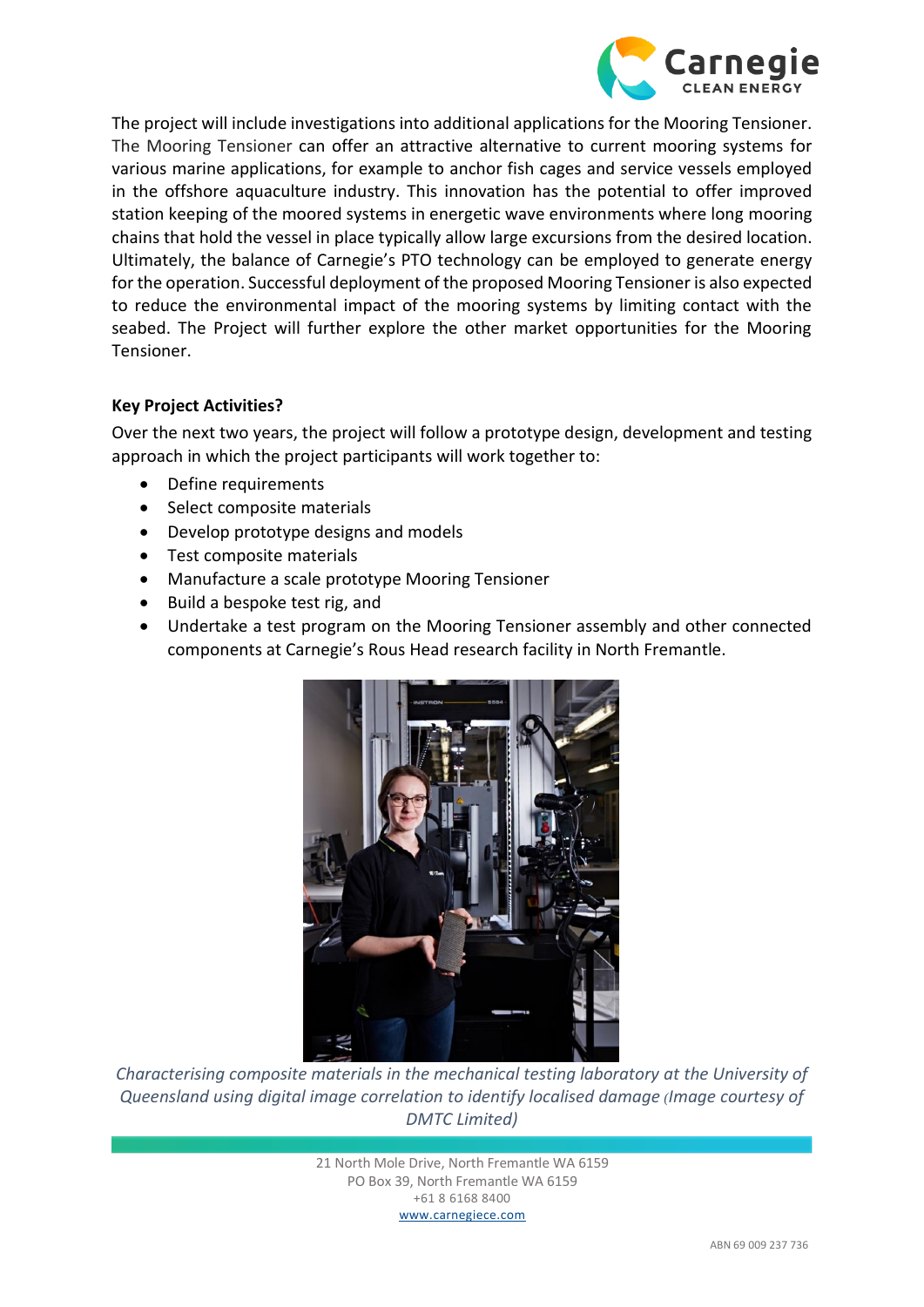

In addition, a new PhD student at UQ will be appointed and will be engaged on the Project working closely with Carnegie and ACS-A throughout the design, manufacture and testing phases. The student will continue into a third year which will include activities such as further investigations of alternative applications for the Mooring Tensioner product developed.

### **Who is involved in the Project?**

- Carnegie will lead the Project, driving the work as a leading wave energy developer and representing the initial wave energy industry customers. The Project will develop and test a prototype Mooring Tensioner to be integrated into Carnegie's CETO wave energy converter. Carnegie will undertake the prototype testing at Carnegie's research facility in North Fremantle.
- ACS-Australia (ACS-A) is a spin-out company from the long running and highly successful Cooperative Research Centre for Advanced Composite Structures. An award-winning engineering and manufacturing organisation with a globally recognised team having over 30 years of experience using advanced composites, ACS-A will provide a great deal of composite knowledge and capability to the team.
- The University of Queensland's School of Mechanical and Mining Engineering and the Centre for Advanced Materials Processing and Manufacturing (AMPAM) is renowned for its expertise in composite materials including manufacturing processes for advanced composite structures, high temperature composite materials, wear and durability of composite materials as well as joining of dissimilar materials. The team at UQ also brings expertise and world-class research facilities for materials characterisation and non-destructive testing. The project will utilise UQ's suite of mechanical testing machines and advanced data acquisition hardware, including 3D optical full-field strain measurement and environmental conditioning equipment.
- Climate KIC Australia represents the Australian Ocean Energy Group (AOEG), an industry led cluster formed to facilitate collaboration of the ocean energy industry to create significant value for Australia. AOEG's primary aim is to accelerate the addition of ocean energy to Australia's energy mix. AOEG's focus in this project will be on knowledge dissemination and industry engagement activities.

To undertake this \$1.6m project, all the participants have committed to provide in-kind staff and non-staff resources valued at a combined \$626,801. The rest of the work undertaken by the participants will be paid for by \$1,003,382 of cash funding for the Project, of which the BE CRC will contribute \$853,382 and Carnegie will contribute \$150,000.

Carnegie is grateful for the support of the Commonwealth and the Blue Economy CRC for this Project which will develop an important product to support the development of cost-efficient wave energy converters (WECs). It is expected that successful delivery of the Mooring Tensioner design and testing will lead to a step-change in WEC levelised cost of energy (LCOE), supporting lower cost of energy supply to land based electricity grids, offshore platforms and the offshore aquaculture industry. As such the objectives of this Project are well aligned with